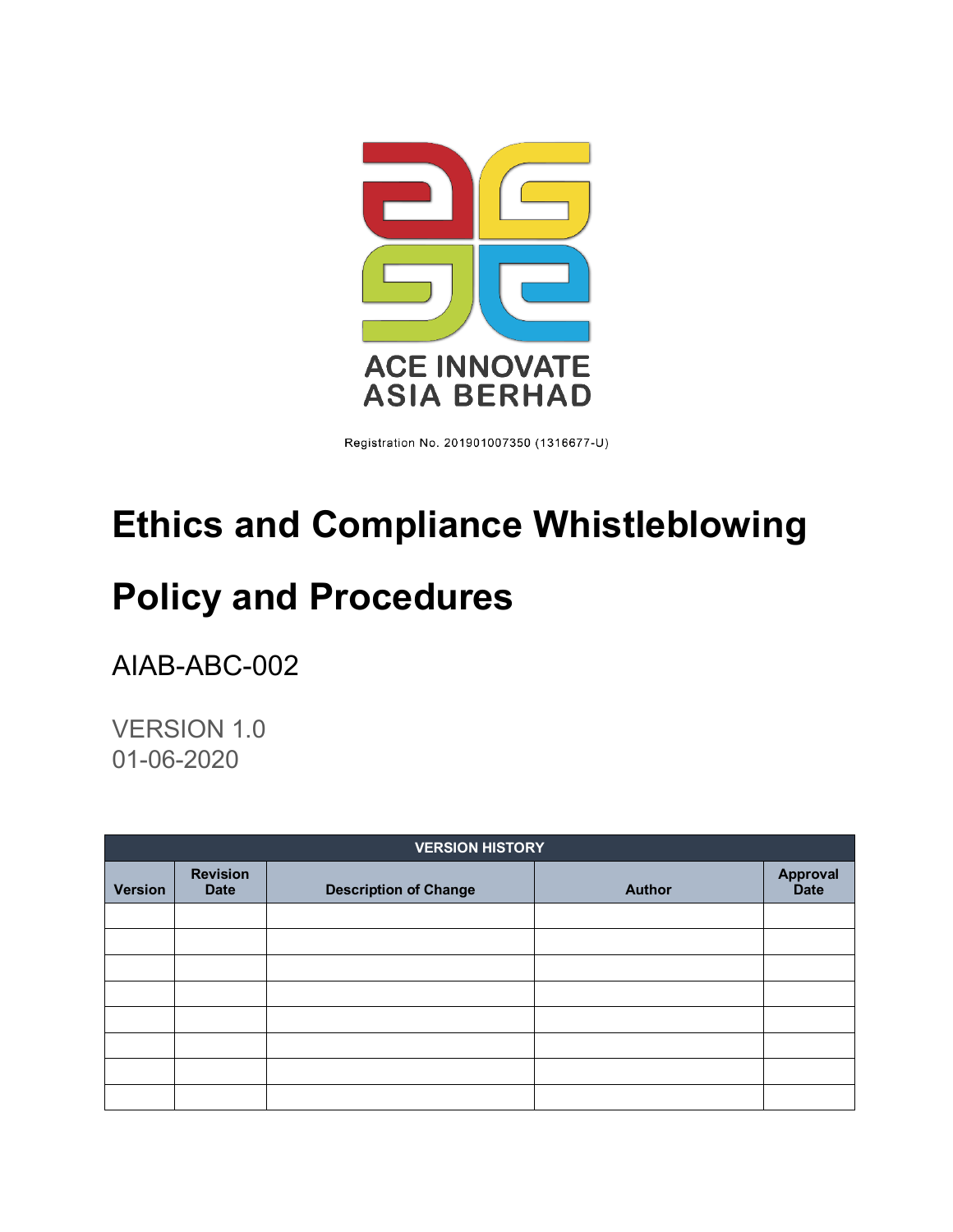# **Table of Contents**

| $\mathbf 1$ . | <b>Introduction</b>                  | 1              |
|---------------|--------------------------------------|----------------|
| 2.            | <b>Purpose</b>                       | 1              |
| 3.            | <b>Scope and Application</b>         | 1              |
| 4.            | <b>Definitions</b>                   | $\overline{2}$ |
|               | 5. Our Principles                    | 3              |
|               | 6. Whistleblowing Handling Procedure | $\overline{4}$ |
| 7.            | <b>Roles of Investigations</b>       | $\overline{4}$ |
| 8.            | <b>Confidentiality</b>               | 5              |
| 9.            | <b>Anti-Retaliation</b>              | 5              |
| 10.           | <b>Records</b>                       | 5              |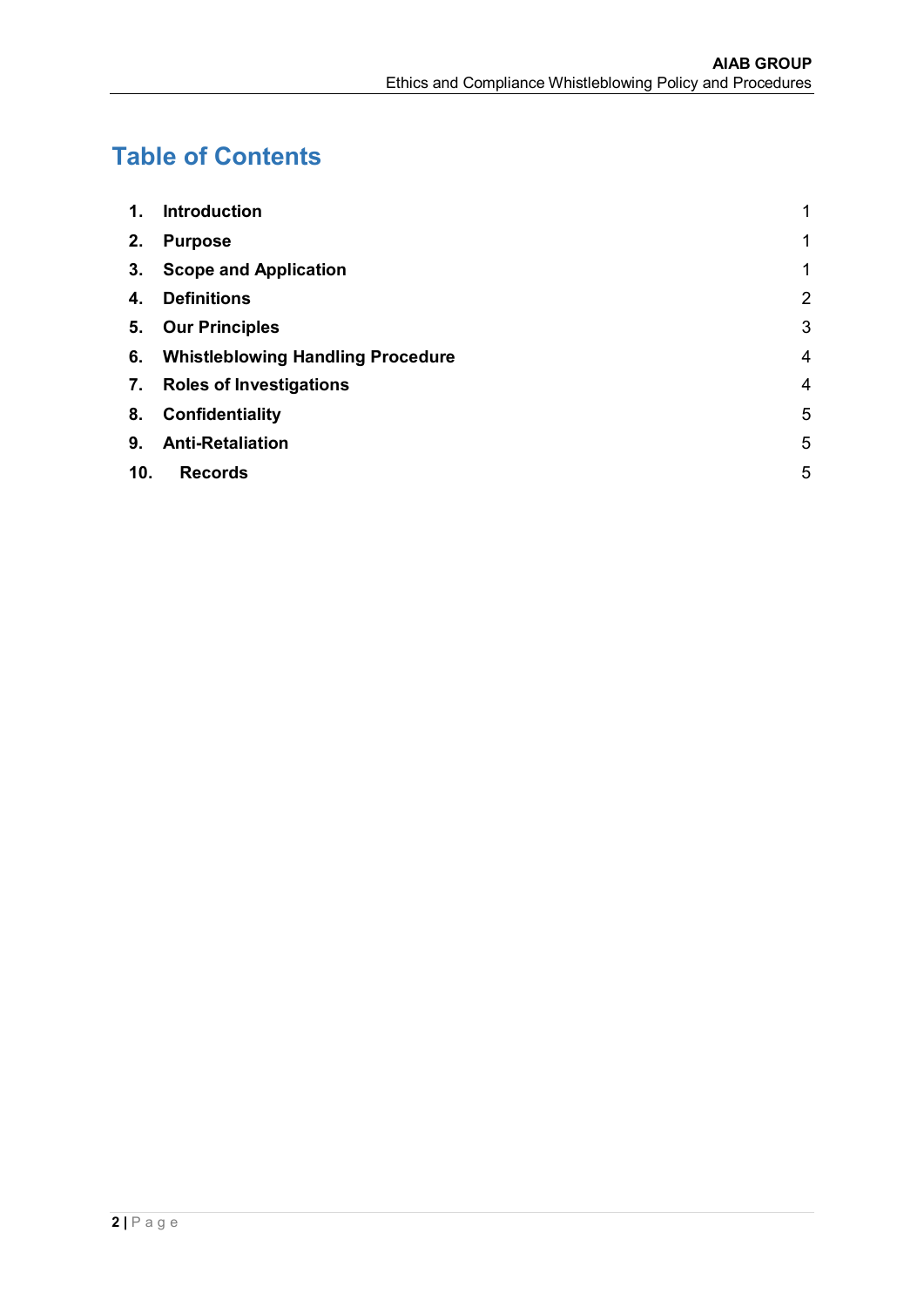## <span id="page-2-0"></span>**1. Introduction**

The Board of Directors (the "Board") of ACE Innovate Asia Berhad ("AIAB" or the "Company") and its subsidiaries (collectively referred to as the "AIAB Group") has established and adopted this Ethics and Compliance Whistleblowing Policy and Procedures ("Policy"). The AIAB Group is committed to conducting the business ethically, as well as complying with all applicable laws, which include compliance with the Malaysian Anti-Corruption Commission Act 2009 and the Malaysian Anti-Corruption Commission (Amendment) Act 2018 and any of its amendments or re-enactments that may be made by the relevant authority from time to time.

This Policy provides principles, guidelines and requirements on how to deal with ethics and compliance Whistleblowing procedures that may arise in the course of daily business and operation activities within AIAB Group.

Unless otherwise stated, any references to "we", "us" and "our" in this Policy are to our AIAB Group taken as a whole.

#### <span id="page-2-1"></span>**2. Purpose**

The AIAB Group is committed to conducting its business according to the highest ethical, moral and legal standards. In line with this commitment, and the AIAB Group's commitment to open communication, this Policy aims to provide an avenue for employees, third parties and other stakeholders, on an anonymous basis if appropriate, to raise concerns or report any known or potential misconduct, violation of AIAB Group policies or applicable laws and regulations, without retaliation or retribution.

The purpose of this Policy is to:

- 2.1 establish standards and procedures to ensure that all complaints and reports of misconduct are addressed timely and thoroughly with the highest standards of confidentiality, objectivity, and fairness, in compliance with the AIAB Group's policies and applicable laws and regulations; and
- 2.2 establish procedures to protect employees, third parties and stakeholders from retaliation for whistleblowing in good faith.

We will undertake a bribery and corruption risk assessment across our business when appropriate to understand the bribery and corruption risks it faces and ensure that it has adequate procedures in place to address those risks.

## <span id="page-2-2"></span>**3. Scope and Application**

This Policy applies to all individuals working for AIAB Group and all companies within the AIAB Group at all levels and grades.

This includes employees, director, senior managers, managers and all individual working at all levels and grades (collectively referred to as the "Employees") and the Board (whether full time, part-time, contract or temporary) and any third parties associated with us.

In this Policy, the associated third parties shall refer to any individual or organisation that an associate may come into contact during the course of his/her engagement with the AIAB Group, which may include but not limited to suppliers, contractors, agents, consultants, outsourced personnel, distributors, advisers, government and public bodies including their advisors, representatives and officials (hereafter together defined as "Associated Third Parties").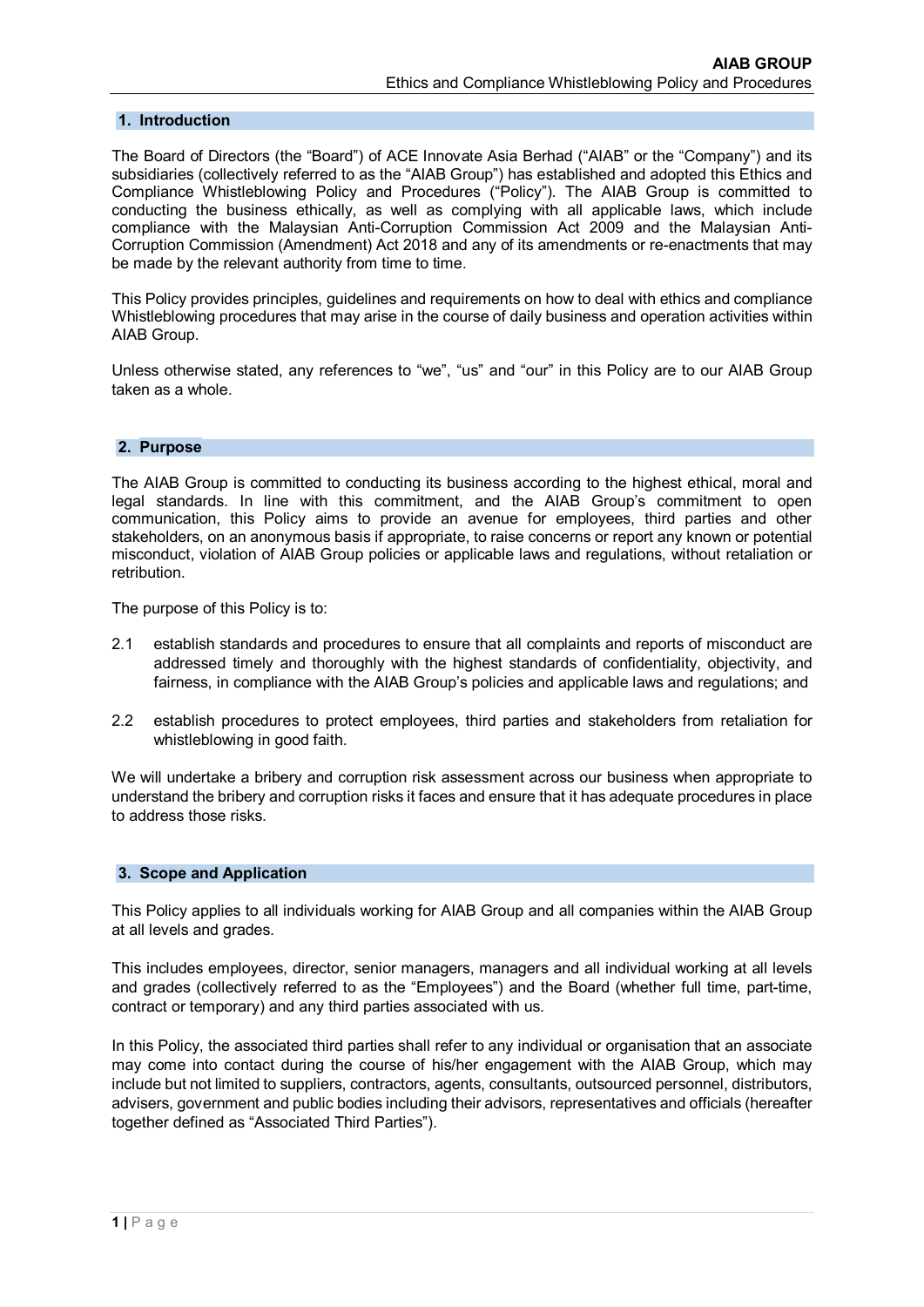# <span id="page-3-0"></span>**4. Definitions**

For the purpose of this Policy, the terms listed below represent its respective definitions and shall exclude food and drinks, flowers and contribution/sponsorship to the AIAB Group's official events:

<span id="page-3-1"></span>

| "Benefits"                      |    | Any form of advantages or profits gained by the Board, the<br>Employees, and the Associated Third Parties.                                                                                                                                                                                                                                                                                                      |
|---------------------------------|----|-----------------------------------------------------------------------------------------------------------------------------------------------------------------------------------------------------------------------------------------------------------------------------------------------------------------------------------------------------------------------------------------------------------------|
| "Bribery"                       | ÷. | Offering, promising, giving, accepting or soliciting of an undue<br>advantage of any value (which could be financial or non-financial),<br>directly or indirectly in violation of applicable law, as an inducement<br>or reward for a person acting or refraining from acting in relation to<br>that person's duties, action or decision.                                                                       |
| "Corruption"                    |    | The provision or receipt of monetary or non-monetary bribe or<br>reward of high value for performing in relation to the Board, the<br>Employees' and the Associated Third Parties' duties. This includes<br>misuse of a public office or power for private gain or the misuse of<br>private power in relation to business outside the realm of<br>government.                                                   |
| "Entertainment"                 |    | a) The provision of recreation; or                                                                                                                                                                                                                                                                                                                                                                              |
|                                 |    | b) The provision of accommodation or travel in connection with or<br>for the purpose of facilitating entertainment of the kind<br>mentioned in item (a) above, with or without consideration paid<br>whether in cash or in kind, in promoting or in connection with a<br>trade or business activities and/or transactions                                                                                       |
| "Facilitation Payments"         |    | Small sums or bribe, unofficial payment made to secure or expedite<br>the performance of a routine action by the Board, the Employees,<br>and the Associated Third Parties.                                                                                                                                                                                                                                     |
| "Kickbacks"                     |    | Any forms of payment intended as compensation for favourable<br>treatment or other improper services. This includes the return of a<br>sum already paid or due as a reward for awarding of furthering<br>business.                                                                                                                                                                                              |
| "Gifts" or "Present "           |    | Any form of monetary and/or non-monetary such as goods,<br>services, cash or cash equivalents, fees, rewards, facilities, or<br>benefits given to or received by the Board, the Employees, or the<br>Associated Third Parties, his or her spouse or any other person on<br>his or her behalf, without any or insufficient consideration known to<br>the Board, the Employees, and the Associated Third Parties. |
| <b>Whistleblowing Committee</b> | ÷  | The Whistleblowing Committee, currently consisting of three<br>members and is chaired by an Independent Director of the Group,<br>has been established to oversee the implementation of this Policy,<br>manage the whistleblowing program and handle complaints and<br>reports received through the program.                                                                                                    |
| Reportable Conduct              |    | Reportable Conduct is conduct by a director, officer, employee,<br>consultant, agent, contractor, supplier, tenderer, or other person<br>who has business dealings with the Group which is, in the view of<br>the Whistleblowing acting in good faith.                                                                                                                                                          |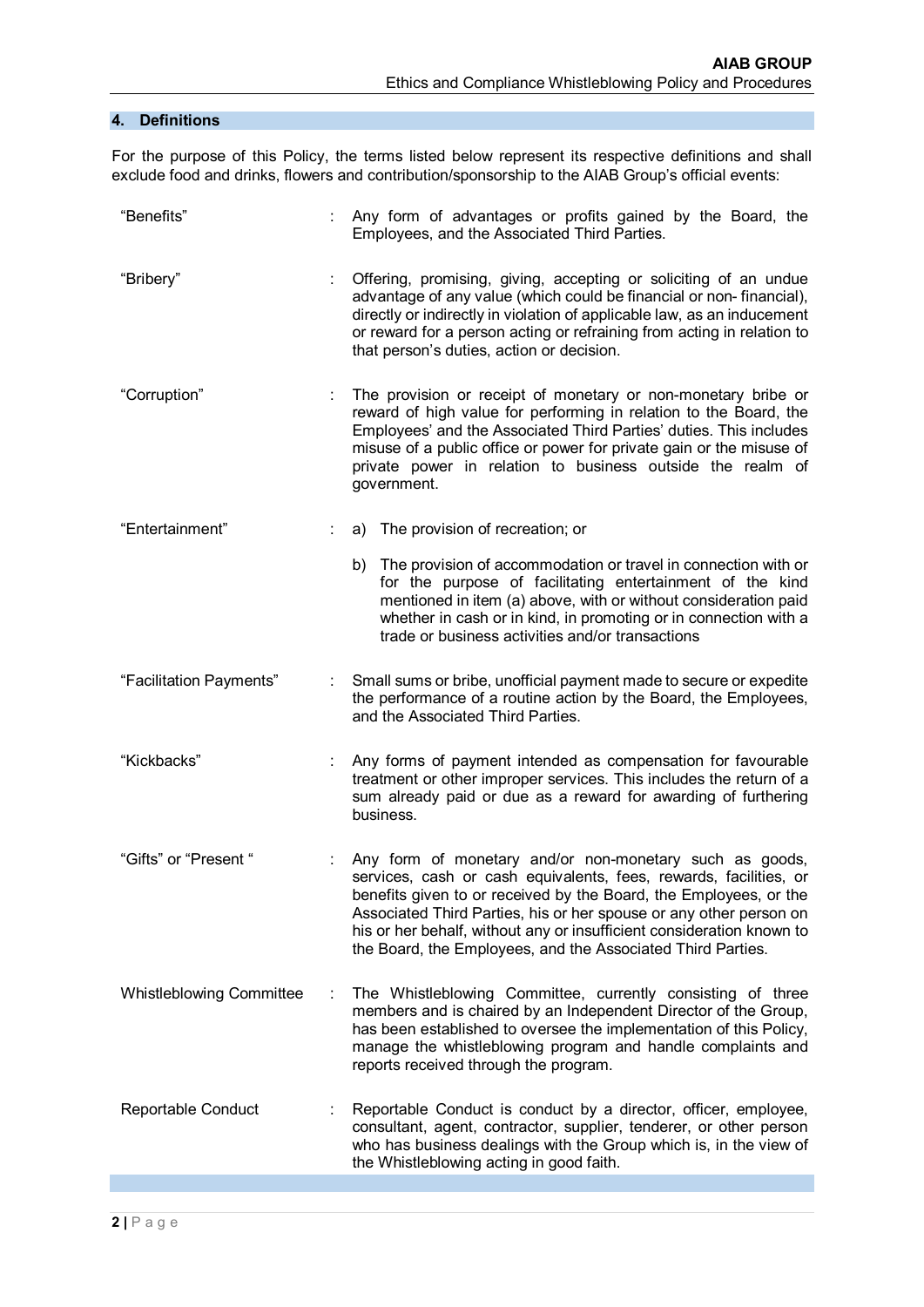## **5. Our Principles**

- **5.1 Reportable Conduct:** Any director, officer, employee, consultant, agent, contractor, supplier, tenderer, or other person who has business dealings with the Group which is, in the view of the whistleblowing acting in good faith:
	- 5.1.1 against the law or represents a failure by the Group to comply with any legal or regulatory obligations;
	- 5.1.2 unethical or in breach of the Group's Code of Conduct or other policies;<br>5.1.3 dishonest, fraudulent or corrupt;
	- 5.1.3 dishonest, fraudulent or corrupt;<br>5.1.4 coercion, harassment, victimizat
	- 5.1.4 coercion, harassment, victimization or discrimination;
	- 5.1.5 misleading or deceptive, including questionable accounting, financial reporting or auditing practices either by, or affecting, the Group;
	- 5.1.6 potentially damaging to the Group, the Group's employees or business associates, including unsafe work practices, environmental damages, health risks, or wasting of the Group's resources;
	- 5.1.7 likely to cause financial loss to the Group, damage its reputation, or be otherwise detrimental to the Group;
	- 5.1.8 involving any other kind of serious impropriety; and
	- 5.1.9 deliberate concealment of any of the above.

#### **5.2 Reporting Conduct**

All Group employees and third-party business associates are required to promptly report all Reportable Conduct in good faith. Failure to do so can result in discipline, up to and including termination of employment or business relationship in the case of third parties.

- 5.2.1 The Group has instituted Two formal reporting channels:
	- a) Open-Door Discussion.

Employees are encouraged to raise any issues directly with their immediate managers, or if an employee has reason to believe that his/her manager is involved or has a conflict of interest, to the next level of management, local Human Resources ("HR"), the Group's Legal Department and the Compliance Department, where available. Third parties can directly contact the appropriate business managers at the Group, the HR, the Legal or the Compliance Department. The manager/HR personnel/legal officer/Compliance Officer in receipt of the report must document it through an open-door intake form, and lodge the intake form Whistleblowing Committee, which maintains a centralised incident management database.

- b) [Email](mailto:compliance@nio.com) Employees and third parties may anonymously report issues via the Group's public E-mail at [whistleblower@ace2u.com](mailto:whistleblower@ace2u.com)
- 5.3 The aforementioned centralized incident management database will capture and track all types of reports, including open-door discussions, Web intake, E-mail intake and Ethics Helpline intake, and generate real time reports for the Committee to review.
- 5.4 The Whistleblowing Committee shall review the reports, if any, on a weekly basis, and maintain proper records of all actions taken as to each report. The Committee shall submit the tracking reports, and related review or investigation findings where applicable, to the BOD on a monthly basis.
- 5.5 No employee or third party who suspects Reportable Conduct, and no personnel to whom such conduct is reported, should attempt to personally conduct investigations, interviews or interrogations relating to the Reportable Conduct.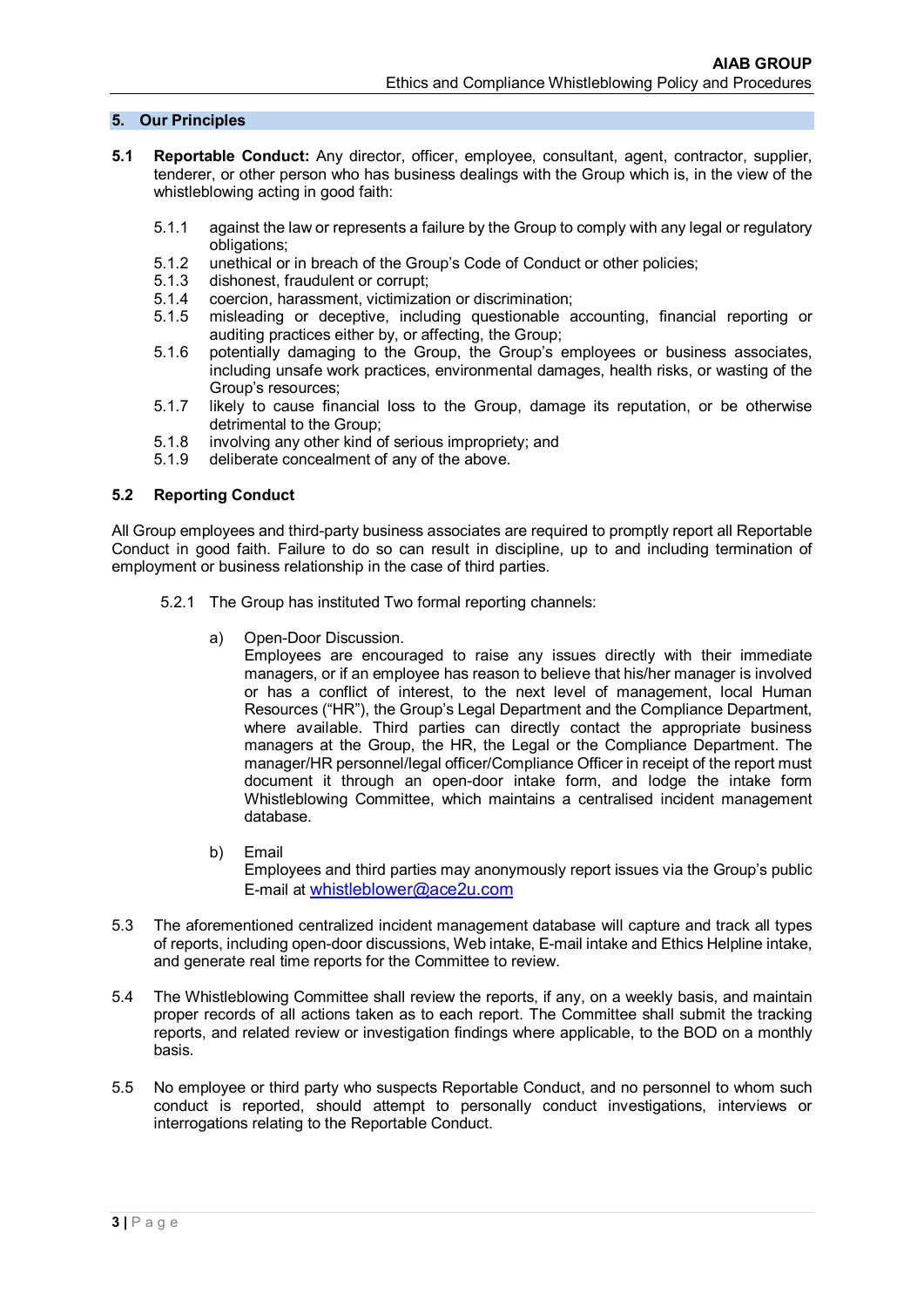#### <span id="page-5-0"></span>**6. Whistleblowing Handling Procedure**

- 6.1. The Whistleblowing Committee shall evaluate the nature and severity of the reported conduct and determine appropriate actions to be taken, including but not limited to, analysing the allegation and evidence provided, determining investigation approach and steps, conducting investigations, drafting investigation reports, and proposing remediation measures.
- 6.2. When the reported conduct implicates AIAB Group Executives (anyone with a title of Director, Manager/Head of Department and above, such as, CEO, CFO, ED), shall escalate the matter to the Whistleblowing Committee, whichever applicable, and determine the appropriate actions in consultation with the Whistleblowing Committee.
- 6.3. When the reported conduct implicates a Committee member, the Committee member shall be recused from consideration of the report and a temporary substitute Committee member shall be appointed by the Whistleblowing Committee to assist in processing the report. The implicated Committee member can be reinstated once the investigation is concluded if deemed appropriate by the Board of Directors ("BOD") or the Whistleblowing Committee.
- 6.4. In determining the appropriate actions, the Whistleblowing Committee shall consider all factors that are appropriate under the circumstances. Any investigative activity required shall be conducted in a manner that is legitimate, confidential, fair and objective, regardless of the alleged wrongdoer's position, length of service, or relationship with the AIAB Group.
- 6.5. When the reported conduct implicates an investigator assigned on this case, the committee shall assign an independent investigator or investigation team to take over the case in concern.

#### <span id="page-5-1"></span>**7. Roles of Investigations**

- 7.1 The Whistleblowing Committee has the primary responsibility for undertaking the reviews/ investigations outlined in Section 6, and has the full discretion to:
	- a) appoint an investigation team, internal or external, to assist with the review/investigation;
	- b) engage outside auditors, counsel or other professionals to assist with the review/investigation in any capacities; and
	- c) take other measures to facilitate the review/investigation as appropriate.
- 7.2 In discharging its responsibilities, the Whistleblowing Committee shall have, to the extent permitted by the AIAB Group's policies, applicable laws and regulations:
	- a) the authority to make inquiries with employees and third parties, and have unrestricted access to pertinent documents and information;
	- b) free and unrestricted access to all the AIAB Group's records and premises, whether owned or rented; and
	- c) the authority to examine, copy, and/or remove, to the extent permitted by applicable laws and regulations, all or any portion of the contents of systems, computers, servers, drives, data, mobile devices, files, desks, cabinets, and other storage facilities, or other data or information, within the AIAB Group's custody or control, and where necessary without prior knowledge or consent of any individual who may use, have access to or custody of any such items or facilities when they are considered reasonably within the scope of the relevant review/investigation.
- 7.3 Decisions to initiate litigation or refer the examination/investigation results to the appropriate law enforcement and/or regulatory authorities for independent investigation will be made by the